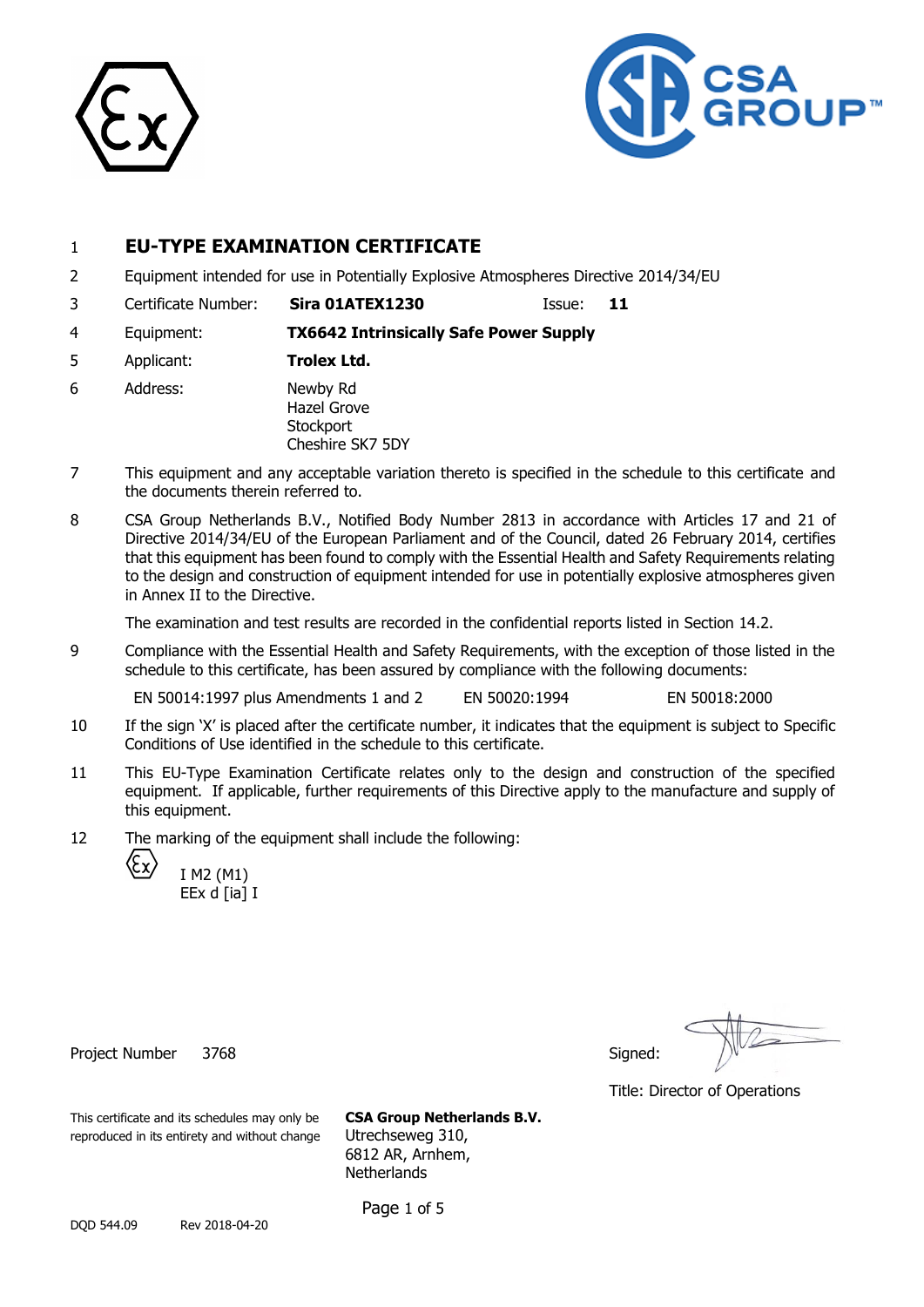



#### **EU-TYPE EXAMINATION CERTIFICATE Sira 01ATEX1230**

**Issue 11**

## 13 **DESCRIPTION OF EQUIPMENT**

The TX6642 Intrinsically Safe Power Supply is a TX6641 Intrinsically Safe Power Supply Chassis, certificate number Sira 01ATEX2229X, located in flameproof enclosure.

The TX6641 Power Supply Chassis is primarily designed to provide an intrinsically safe supply to intrinsically safe equipment. It comprises a printed circuit board (PCB) that accommodates an intrinsically safe transformer, voltage clamping components and current/power limiting circuitry.

The following options of TX6641 Power Supply Chassis are available:

Current output options - 0.5A, 1.0A, 1.4A and 1.8A Voltage output options - 7.5V and 12V Input supply options - 230 Vrms, 110 Vrms or 24 Vrms

The connection to external hazardous area equipment is made via connector J7 and the electrical output parameters are as follows:

| <b>7.7 V PSU</b>  | <b>Short circuit</b><br>current, Io | <b>Max output</b><br><b>Power, Po</b> | <b>Lo/Ro Ratio</b>      | <b>Capacitance, Co</b><br>(7.7 V output)    |
|-------------------|-------------------------------------|---------------------------------------|-------------------------|---------------------------------------------|
| 0.5A              | 0.997 A                             | 5.13 W                                | 80.68 $\mu$ H/ $\Omega$ | 913.7 µF                                    |
| 1.0A              | 1.8A                                | 9.27 W                                | 44.63 $\mu$ H/ $\Omega$ | 587.2 µF                                    |
| 1.4A              | 3.14A                               | 17.56 W                               | 21.21 $\mu$ H/ $\Omega$ | 317 µF                                      |
| 1.8A              | 3.14A                               | 17.56 W                               | 21.21 $\mu$ H/ $\Omega$ | 317 µF                                      |
|                   |                                     |                                       |                         |                                             |
| <b>12.35V PSU</b> | <b>Short circuit</b><br>current, Io | <b>Max output</b><br><b>Power, Po</b> | <b>Lo/Ro Ratio</b>      | <b>Capacitance, Co</b><br>$(12.35V$ output) |
| 0.5A              | 0.997 A                             | 5.8 W                                 | 80.68 $\mu$ H/ $\Omega$ | $32 \mu F$                                  |
| 1.0A              | 1.8A                                | 10.45 W                               | 44.63 $\mu$ H/ $\Omega$ | $32 \mu F$                                  |
| 1.4A              | 3.14A                               | 22 W                                  | 21.21 $\mu$ H/ $\Omega$ | 19.46 µF                                    |

The TX6641 may optionally be fitted with up to two relay boards providing up to 4 relay interfaces that have the following electrical parameters:

I.S. terminals 3, 5, 7, 9 wrt 0V Relay contact terminals a, b and c of Relays 1-4

Ui =  $12.35$  V (for the 12 V relays) Um =  $375V$  peak Ui =  $7.7 \text{ V}$  (for the 9 V relays) Im =  $5A$ 

The enclosure comprises two fabricated steel chambers, a main chamber and an I.S connection chamber, each with bolt-on covers. Power cabling is via up to five threaded apertures for the fitting of suitably certified and dimensioned cable glands. Cabling between the two chambers is by means of an threaded aperture for the fitting of a suitably certified and dimensioned multi-core bushing.

**Variation 1** - This variation introduced the following changes:

- i. The value of the mains fuses to be reased in value from 2 amps to 3.15 amps.
- ii. The upper ambient temperature to be reased to  $+55^{\circ}$ C.
- iii. The change in value of some non-safety related components.

This certificate and its schedules may only be reproduced in its entirety and without change **CSA Group Netherlands B.V.** Utrechseweg 310, 6812 AR, Arnhem Netherlands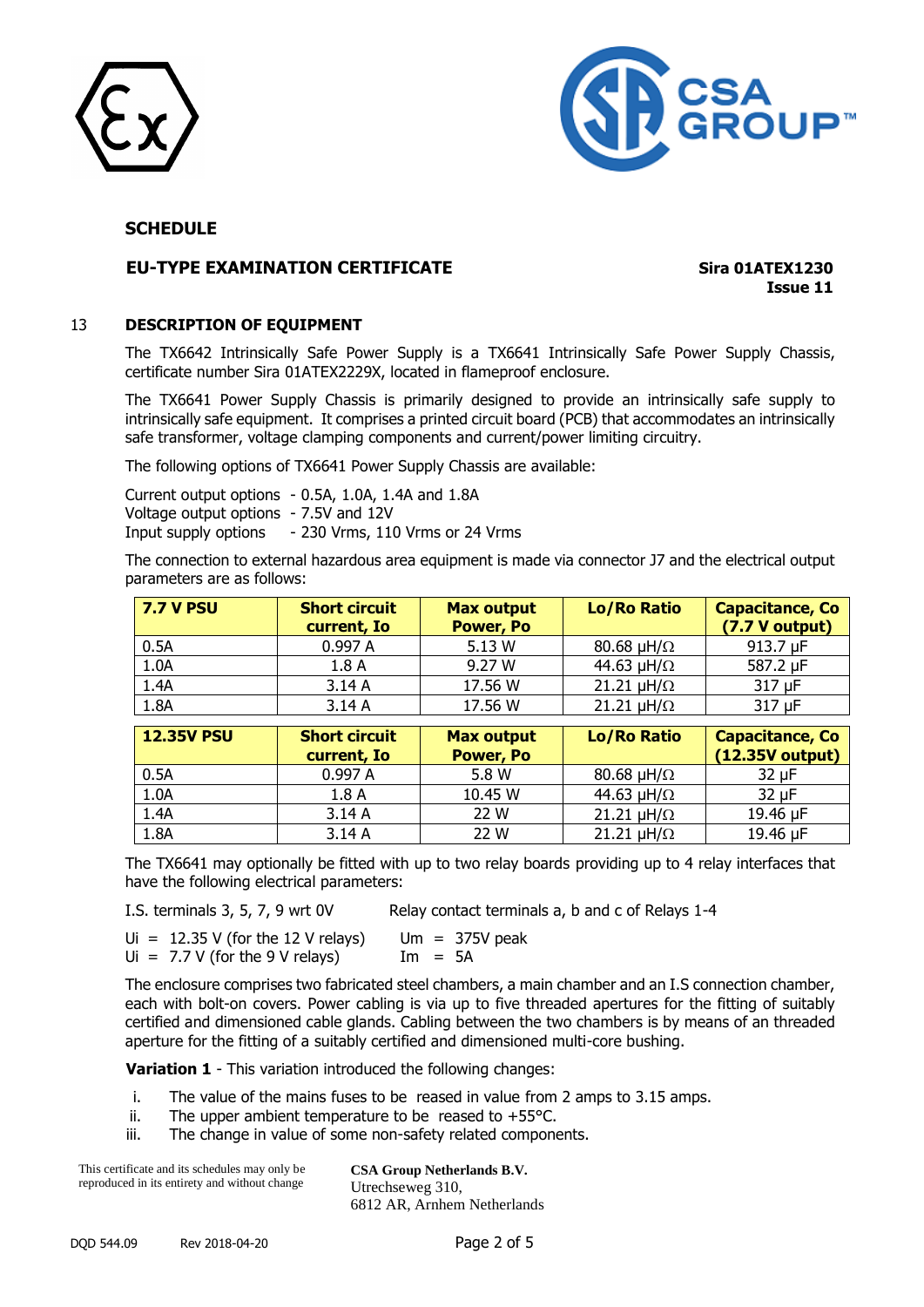



# **EU-TYPE EXAMINATION CERTIFICATE Sira 01ATEX1230**

**Issue 11**

**Variation 2** - This variation introduced the following change:

i. The component parts list to be changed to recognise that the value specified for some of the safety resistors is now defined by their minimum resistance.

**Variation 3** - This variation introduced the following change:

i. The modification of the output crowbar circuit.

**Variation 1 Re-issued 24 February 2004** - This variation introduced the following changes:

- i. The value of the mains fuses to be reased in value from 2 amps to 3.15 amps.
- ii. The upper ambient temperature to be reased to  $+55^{\circ}$ C.
- iii. The change in value of some non-safety related components.
- iv. The electrical parameters to be modified as follows:

#### **Option 1 (original parameters, unchanged)**

|    | I.S. circuit terminals 3, 5, 7, 9 wrt 0 V     |    | Non I.S. circuits to relay contact terminals<br>a, b and c of Relays $1 - 4$ |
|----|-----------------------------------------------|----|------------------------------------------------------------------------------|
| Ui | $=$ 12.35 V (for the 12 V relays)             |    | $Um = 375 Vpeak$                                                             |
| Ui | $= 7.7 V$ (for the 9 V relays)                | Im | $=$ 5 A                                                                      |
|    | Option 2 (new parameters)                     |    |                                                                              |
|    | Non-I.S. circuit terminals 3, 5, 7, 9 wrt 0 V |    | I.S. circuits to relay contact terminals<br>a, b and c of Relays $1 - 4$     |

**Variation 4** - This variation introduced the following change:

Um =  $12.35$  V (for the 12 V relays) Ui =  $30$  V Um =  $7.7 \text{ V}$  (for the 9 V relays) Ii =  $5 \text{ A}$ 

i. The crowbar circuits to be modified to rease the operational voltage and speed, the value of the output resistor R26 has been also changed; the electrical parameters for the power supplies are modified as follows:

| <b>7.5 V PSU</b><br>$(8.5V)$ o/p crowbar)   | <b>Short circuit</b><br>current, I <sub>o</sub> in A | <b>Max output</b><br>Power, P <sub>o</sub> in W | L <sub>o</sub> /R <sub>o</sub> Ratio<br>in $\mu H/\Omega$ | <b>Capacitance, C.</b><br>$\mathsf{in} \ \mathsf{up}$ F |
|---------------------------------------------|------------------------------------------------------|-------------------------------------------------|-----------------------------------------------------------|---------------------------------------------------------|
| 0.5A                                        | 0.873                                                | 5.28                                            | 72.69                                                     | 646                                                     |
| 1.0A                                        | 1.76                                                 | 10.63                                           | 36.17                                                     | 560                                                     |
| 1.4A                                        | 1.76                                                 | 10.63                                           | 36.17                                                     | 560                                                     |
| 1.8A                                        | 1.76                                                 | 10.63                                           | 36.17                                                     | 560                                                     |
| <b>12.0 V PSU</b><br>$(13.0 V o/p$ crowbar) | <b>Short circuit</b><br>current, I <sub>o</sub> in A | <b>Max output</b><br>Power, P <sub>o</sub> in W | L <sub>o</sub> /R <sub>o</sub> Ratio<br>in $\mu H/\Omega$ | <b>Capacitance, C.</b><br>$\mathsf{in} \ \mathsf{up}$ F |
| 0.5A                                        | 0.873                                                | 6.33                                            | 72.6                                                      | 32.0                                                    |
| 1.0A                                        | 1.76                                                 | 12.73                                           | 36.17                                                     | 30.29                                                   |
| 1.4A                                        | 2.38                                                 | 17.23                                           | 26.72                                                     | 19.46                                                   |
| 1.8A                                        | 2.38                                                 | 17.23                                           | 26.72                                                     | 19.46                                                   |

**Variation 5** - This variation introduced the following change:

This certificate and its schedules may only be reproduced in its entirety and without change

**CSA Group Netherlands B.V.** Utrechseweg 310, 6812 AR, Arnhem Netherlands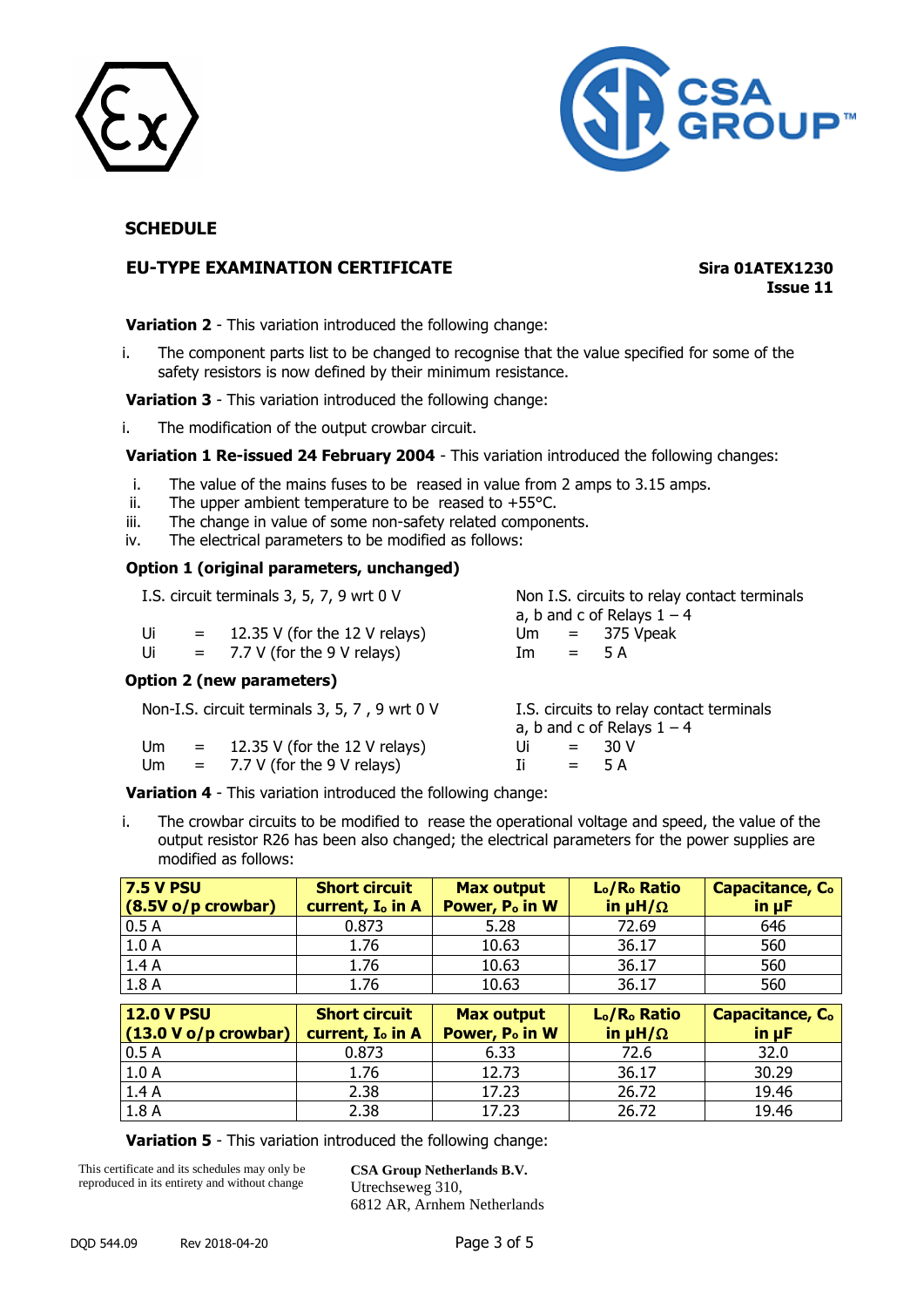



# **EU-TYPE EXAMINATION CERTIFICATE Sira 01ATEX1230**

**Issue 11**

i. The introduction of salvage modifications to the re-settable regulator.

**Variation 6** - This variation introduced the following change:

i. The re-settable regulator to be modified.

#### 14 **DESCRIPTIVE DOCUMENTS**

#### 14.1 **Drawings**

Refer to Certificate Annexe.

# 14.2 **Associated CSA Reports and Certificate History**

| <b>Issue</b>            | Date              | <b>Report number</b> | Comment                                                                                                                                                                                                                                                                                                                                                                                                                                                                                                                                                                                                                                                                                                                                                                                                                                                                                                                                                                                                    |
|-------------------------|-------------------|----------------------|------------------------------------------------------------------------------------------------------------------------------------------------------------------------------------------------------------------------------------------------------------------------------------------------------------------------------------------------------------------------------------------------------------------------------------------------------------------------------------------------------------------------------------------------------------------------------------------------------------------------------------------------------------------------------------------------------------------------------------------------------------------------------------------------------------------------------------------------------------------------------------------------------------------------------------------------------------------------------------------------------------|
| 0                       | 11 January 2002   | R52A7663A            | The release of the prime certificate.                                                                                                                                                                                                                                                                                                                                                                                                                                                                                                                                                                                                                                                                                                                                                                                                                                                                                                                                                                      |
| $\mathbf{1}$            | 28 March 2002     | R52M8692A            | The introduction of Variation 1.                                                                                                                                                                                                                                                                                                                                                                                                                                                                                                                                                                                                                                                                                                                                                                                                                                                                                                                                                                           |
| $\overline{2}$          | 16 April 2002     | R52M8976A            | The introduction of Variation 2.                                                                                                                                                                                                                                                                                                                                                                                                                                                                                                                                                                                                                                                                                                                                                                                                                                                                                                                                                                           |
| $\overline{\mathbf{3}}$ | 24 May 2002       | R52A9098A            | The introduction of Variation 3.                                                                                                                                                                                                                                                                                                                                                                                                                                                                                                                                                                                                                                                                                                                                                                                                                                                                                                                                                                           |
| $\overline{4}$          | 24 February 2004  | R52A7663B            | Re-issued to allow report number R52A7663A to be<br>replaced by report number R52A7663B.                                                                                                                                                                                                                                                                                                                                                                                                                                                                                                                                                                                                                                                                                                                                                                                                                                                                                                                   |
| 5                       | 24 February 2004  | R52M8692B            | Re-issued to recognise the re-issue of the prime certificate,<br>to clarify the variations and to allow report number<br>R52M8692B to replace report number R52M8692A.                                                                                                                                                                                                                                                                                                                                                                                                                                                                                                                                                                                                                                                                                                                                                                                                                                     |
| 6                       | 24 February 2004  | R52M8976A            | Variation 2 Re-issued to recognise the re-issue of the prime<br>certificate.                                                                                                                                                                                                                                                                                                                                                                                                                                                                                                                                                                                                                                                                                                                                                                                                                                                                                                                               |
| $\overline{7}$          | 24 February 2004  | R52A9098A            | Variation 3 Re-issued to recognise the re-issue of the prime<br>certificate.                                                                                                                                                                                                                                                                                                                                                                                                                                                                                                                                                                                                                                                                                                                                                                                                                                                                                                                               |
| 8                       | 03 November 2004  | R52A11948A           | The introduction of Variation 4.                                                                                                                                                                                                                                                                                                                                                                                                                                                                                                                                                                                                                                                                                                                                                                                                                                                                                                                                                                           |
| 9                       | 03 November 2004  | R52A11035A           | The introduction of Variation 5.                                                                                                                                                                                                                                                                                                                                                                                                                                                                                                                                                                                                                                                                                                                                                                                                                                                                                                                                                                           |
| 10                      | 04 April 2005     | R52A13139A           | The introduction of Variation 6.                                                                                                                                                                                                                                                                                                                                                                                                                                                                                                                                                                                                                                                                                                                                                                                                                                                                                                                                                                           |
| 11                      | 31st October 2019 | 3768                 | Transfer of certificate <b>Sira 01ATEX1230</b> from Sira<br>$\bullet$<br>Certification Service to CSA Group Netherlands B.V<br>All previously issued certification was rationalised into<br>a single certificate, Issue 11, Issues 0 to 10 referenced<br>above are only intended to reflect the history of the<br>previous certification and have not been issued as<br>documents in this format.<br>EC Type-Examination Certificate in accordance with<br>94/9/EC updated to EU Type-Examination Certificate<br>in accordance with Directive 2014/34/EU. (In accordance<br>with Article 41 of Directive 2014/34/EU, EC Type-Examination<br>Certificates referring to 94/9/EC that were in existence prior to the<br>date of application of 2014/34/EU (20 April 2016) may be referenced<br>as if they were issued in accordance with Directive 2014/34/EU.<br>Variations to such EC Type-Examination Certificates may continue to<br>bear the original certificate number issued prior to 20 April 2016.) |

This certificate and its schedules may only be reproduced in its entirety and without change

**CSA Group Netherlands B.V.** Utrechseweg 310, 6812 AR, Arnhem Netherlands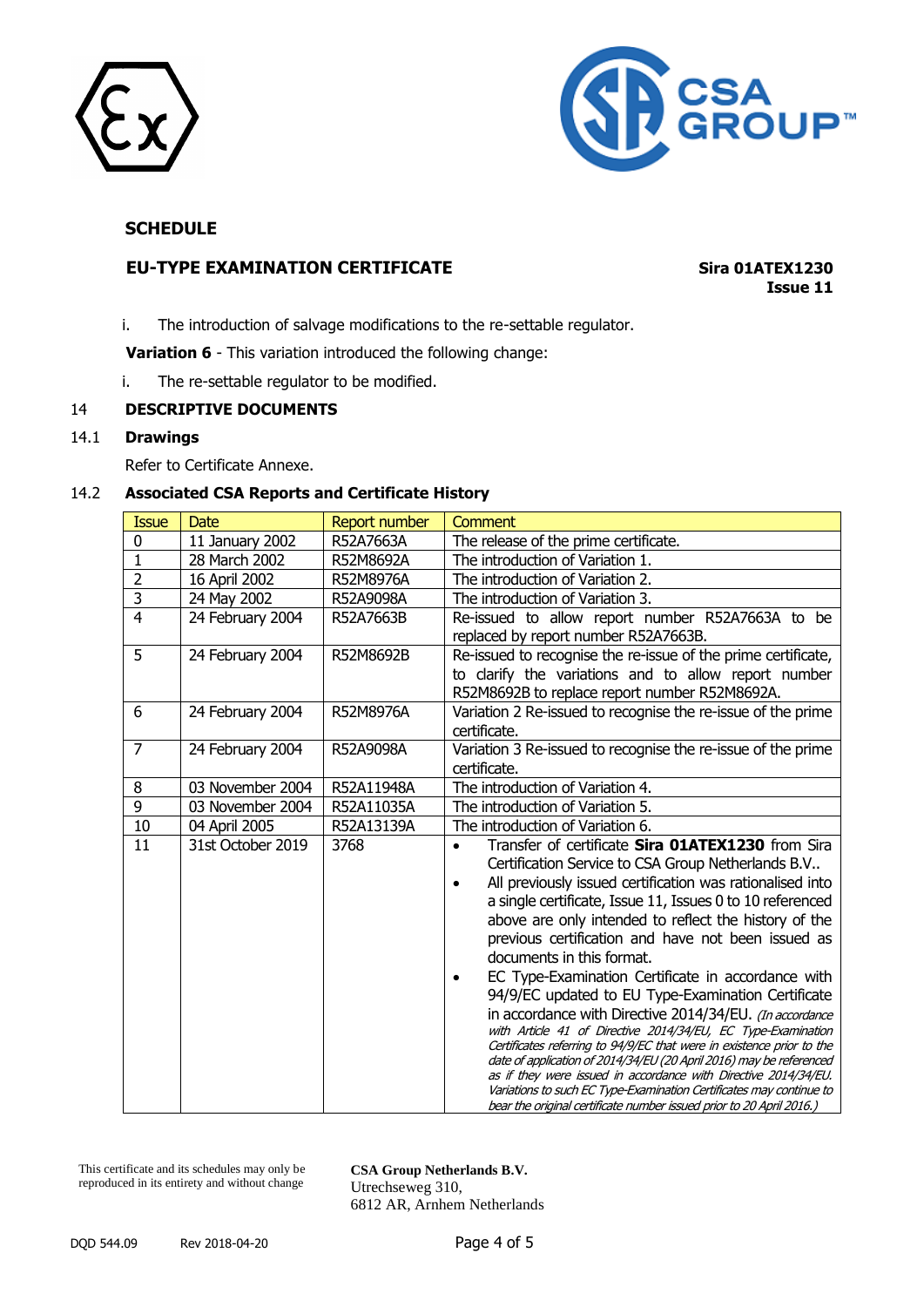



# **EU-TYPE EXAMINATION CERTIFICATE Sira 01ATEX1230**

**Issue 11**

15 **SPECIFIC CONDITIONS OF USE** (denoted by X after the certificate number)

None

#### 16 **ESSENTIAL HEALTH AND SAFETY REQUIREMENTS OF ANNEX II** (EHSRs)

The relevant EHSRs that are not addressed by the standards listed in this certificate have been identified and individually assessed in the reports listed in Section 14.2.

**CSA Group Netherlands B.V.** Utrechseweg 310, 6812 AR, Arnhem Netherlands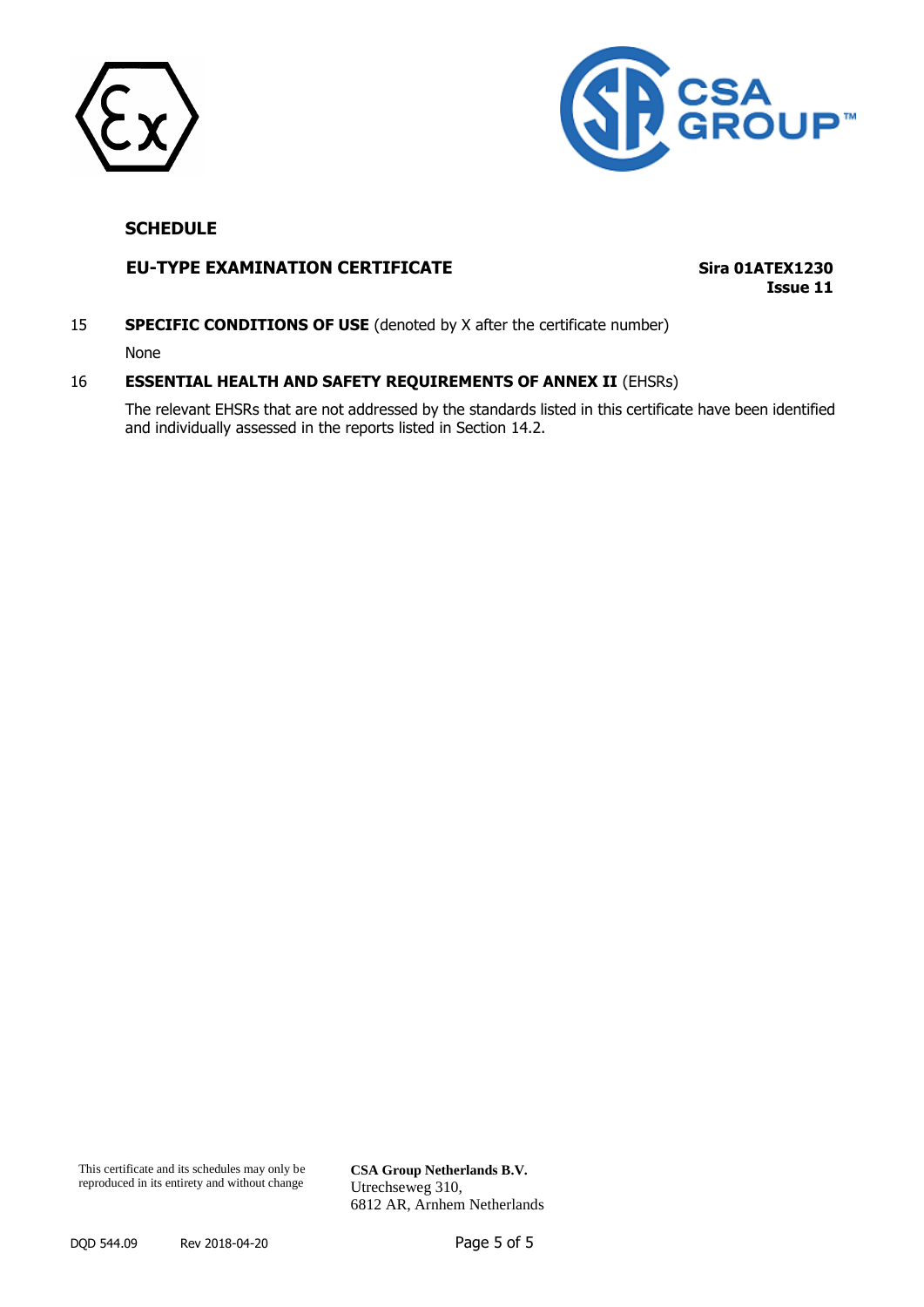# **Certificate Annexe**



| <b>Certificate Number:</b> | <b>Sira 01ATEX1230</b>                        |
|----------------------------|-----------------------------------------------|
| Equipment:                 | <b>TX6642 Intrinsically Safe Power Supply</b> |
| Applicant:                 | Trolex Ltd.                                   |

#### **Issue 0**

| <b>Drawing</b> | <b>Sheets</b> | Rev.                     | <b>Date</b> | <b>Title</b>                                             |
|----------------|---------------|--------------------------|-------------|----------------------------------------------------------|
| P5531.01       | $1$ to $2$    | A                        | 26 Nov 01   | Power supply, certified circuit diagram and parts list   |
| P5531.02.01    | $1$ of $1$    | A                        | 10 Oct 01   | TX6641 Power Supply Chassis, General Arrangement         |
| P5531.02.02    | $1$ of $1$    | A                        | 10 Oct 01   | General Arrangement (TX6642 Power Supply Chassis in Ex d |
|                |               |                          |             | Enclosure)                                               |
| P5531.03.01    | $1$ of $1$    | A                        | 21 Sep 01   | PCB bottom layer                                         |
| P5531.03.02    | $1$ of $1$    | A                        | 21 Sep 01   | PCB bottom overlay                                       |
| P5531.03.03    | $1$ of $1$    | A                        | 21 Sep 01   | PCB inner layer 1                                        |
| P5531.03.04    | $1$ of $1$    | A                        | 21 Sep 01   | PCB inner layer 2                                        |
| P5531.03.05    | $1$ of $1$    | A                        | 21 Sep 01   | PCB Top layer                                            |
| P5531.03.06    | $1$ of $1$    | A                        | 21 Sep 01   | PCB Top overlay                                          |
| P5531.04       | $1$ of $1$    | B                        | 26 Nov 01   | Transformer (certification details)                      |
| P5531.04.01    | $1$ of $1$    | B                        | 26 Nov 01   | Transformer, 24Vac, (certification details)              |
| P5531.06       | $1$ of $1$    | A                        | 10 Oct 01   | Relay PCB connections                                    |
| P5531.08       | $1$ of $1$    | A                        | 10 Oct 01   | TX6642 Certification label details                       |
| P5111.23       | $1$ of $1$    | B                        | 17 Mar 86   | Cover                                                    |
| P5111.24       | $1$ of $1$    | $\overline{\phantom{0}}$ | 17 Sep 85   | Terminal enclosure lid                                   |
| P5111.43       | $1$ of $1$    | D                        | 20 Jan 97   | Housing                                                  |
| P5111.89       | $1$ of $1$    | A                        | 11 Dec 96   | PCB artwork, relay board                                 |

#### **Issues 1 and 4**

| <b>Drawing</b> | <b>Sheets</b> | Rev.         | Date:     | <b>Title</b>                                           |
|----------------|---------------|--------------|-----------|--------------------------------------------------------|
| P5531.01       | $1$ and $2$   | B            | 05 Mar 02 | Power supply, certified circuit diagram and parts list |
| P5531.04       | $1$ of $1$    | C            | 16 Jan 02 | Transformer (certification details)                    |
| P5531.04.01    | $1$ of $1$    | $\mathsf{C}$ | 16 Jan 02 | Transformer, 24Vac, (certification details)            |
| P5531-02-01    | $1$ of $1$    | B            | 18 Mar 02 | General arrangement (TX6641 Power Supply Chassis)      |
| P5531.08       | $1$ of $1$    | B            | 05 Mar 02 | TX6642 Certification label details                     |

#### **Issues 2 and 6**

| Drawing         | $\sim$<br>Sheets | Rev | Jate                      | <b>Title</b>                                                                       |
|-----------------|------------------|-----|---------------------------|------------------------------------------------------------------------------------|
| D552<br>5531.01 | and              | ∼   | $\sim$<br>05<br>Apr<br>UZ | Diagram<br>Parts<br><b>List</b><br>Certified<br>And<br>Supply,<br>Circuit<br>Power |

# **Issue 3 and 7**

| Drawinc        | $\sim$<br>Sheets | Rev. | Date                      | Title                                                                      |
|----------------|------------------|------|---------------------------|----------------------------------------------------------------------------|
| DE.<br>5531.01 | and              |      | 02<br>$\sim$<br>Mav<br>∠∠ | Parts<br>List<br>supply<br>Certified<br>Circuit<br>And<br>Diagram<br>Power |

#### **Issue 5**

| <b>Drawing</b>       | <b>Sheets</b> | Rev. | Date      | <b>Title</b>                                             |
|----------------------|---------------|------|-----------|----------------------------------------------------------|
| P5531.01             | 1 to 2        | A    | 26 Nov 01 | Power supply, certified circuit diagram and parts list   |
| P5531.02.01          | 1 of 1        | A    | 10 Oct 01 | TX6641 Power Supply Chassis, General Arrangement         |
| P5531.02.02          | $1$ of $1$    | A    | 10 Oct 01 | General Arrangement (TX6642 Power Supply Chassis in Ex d |
|                      |               |      |           | Enclosure)                                               |
| P5531.03.01   1 of 1 |               | А    | 21 Sep 01 | PCB bottom layer                                         |

This certificate and its schedules may only be **CSA Group Netherlands B.V.** reproduced in its entirety and without change Utrechseweg 310,

6812 AR, Arnhem, **Netherlands**